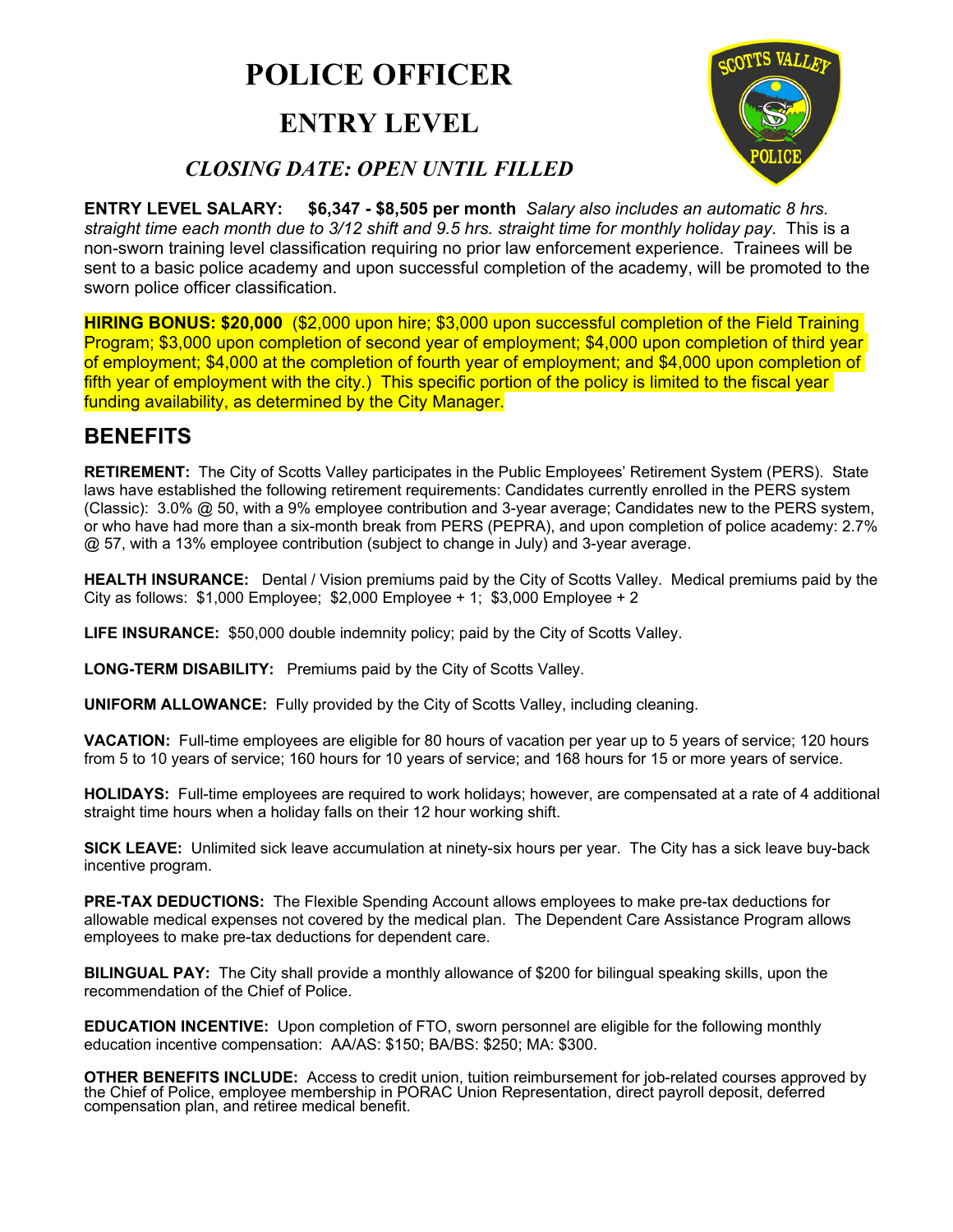## **APPOINTMENT:**

Any candidate selected must pass a pre-employment medical, psychological, and polygraph exam administered by City-selected personnel before hire. Candidates must be fingerprinted and take a loyalty oath as required by the State of California at the time of hire. Appointments to regular positions are subject to an 18 month probationary period which is considered a part of the selection process. Probationary employees may be terminated without recourse during this period.

## **MINIMUM QUALIFICATIONS:**

-High school graduation or G.E.D. certificate/equivalent.

-Proof at time of application that candidate will be 21 years old by date of hire.

-Must be U.S. citizen or must have applied for citizenship and will obtain citizenship within 3 years.

-Record free of any felony convictions.

-Must reside or be willing to relocate within a 60 minute drive to the police department.

#### **Physical Condition:**

-Physical health, strength, and agility necessary to meet the physical demands of police work, as determined by a physical agility test and a medical exam based on current California's Commission on Peace Officers Standards and Training (POST) guidelines.

-Applicants that have not had corrective surgery, and do not wear contact lenses or glasses must have 20/40 or better vision. Applicants wearing glasses must have 20/20 vision in each eye and 20/40 or better in worst eye without glasses. Applicants wearing hard contact lenses are not allowed unless vision is 20/40 or better in worst eye. Applicants wearing soft contact lenses must be 20/20 in each eye, 20/200 or better in each eye without lenses, and applicant must have successfully worn soft lenses for one year. Applicants that have had corrective surgery must have 20/40 vision or better without contact lenses and surgery must have been performed at least one-year prior to date of application. Depth perception, peripheral vision and color discrimination must be free of significant deficiencies and within guidelines established by POST (refer to vision standards sheet for details).

#### **License / Certificate:**

-Valid California Motor Vehicle Operator's License (Class C /Class 3).

#### **THE POSITION:**

Police officers perform any combination of the following duties, depending on specific assignment: patrol the city in radio dispatched vehicles and on foot; answer calls for protection of life and property; enforcement of City, State and Federal laws; traffic law enforcement; operate radar equipment; suppress crime by interrogation of suspicious persons, observe unusual situations on patrol beat, and settle disputes and arguments. Perform traffic control, accident investigation, render emergency assistance to citizens in need of immediate help; transport prisoners; serve warrants, participate in investigations of felonies and misdemeanors; interview persons involved in crimes and accidents; document incidents utilizing computers; perform security checks of public, commercial and residential buildings; observe assigned area for suspicious activities and unsafe conditions; provide assistance to other officers and law enforcement agencies. Participate in community-based policing, familiarization between law enforcement and community residents, and collaborative problem solving.

#### **THE DEPARTMENT:**

The Scotts Valley Police Department serves a community of over 11,000 citizens. During work hours, the population may swell to over 30,000. There are 19 sworn police officers assigned to such areas as patrol, traffic enforcement, investigations, juvenile, training, and Special Response Team (SRT). The Police Department is a service oriented agency.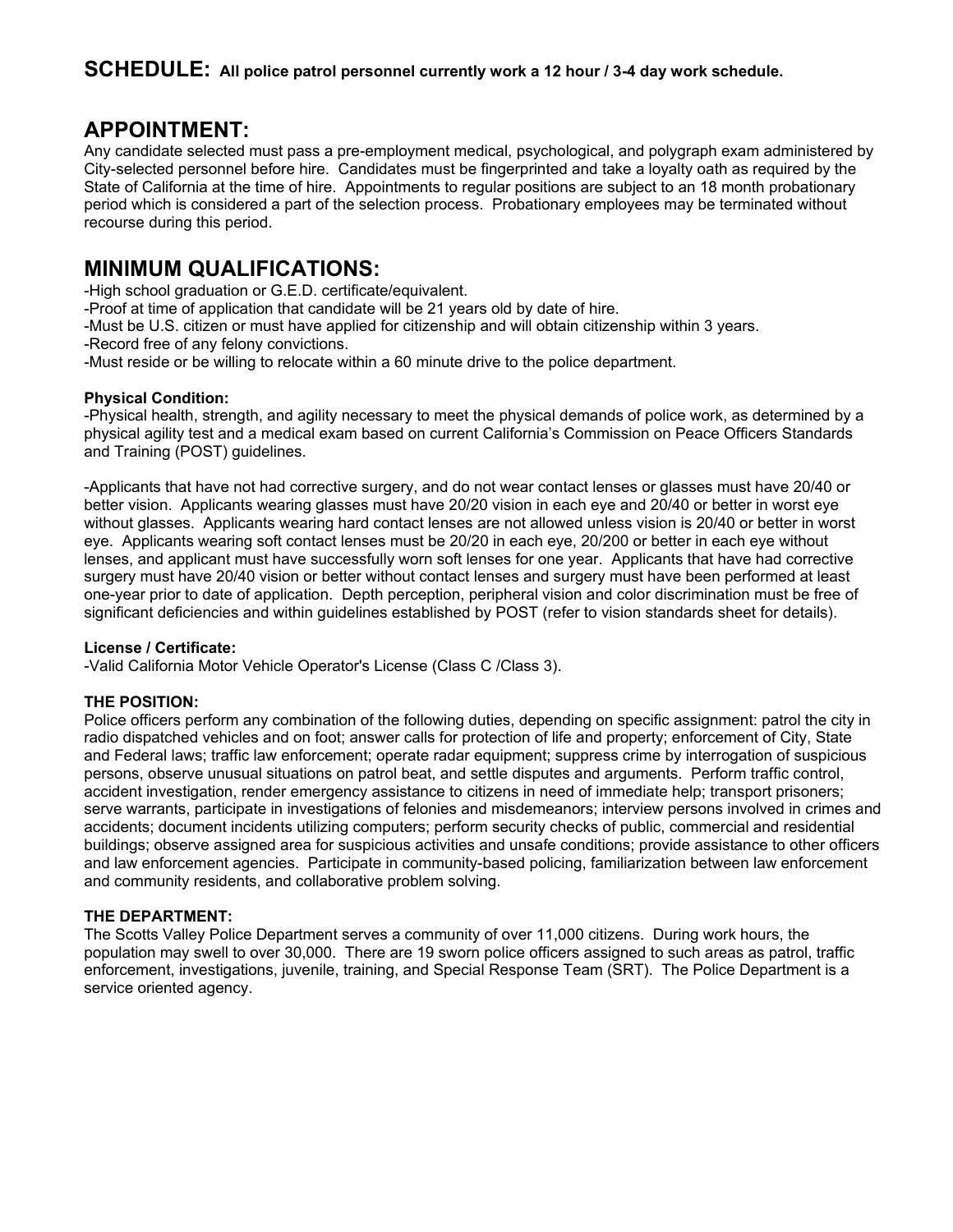#### **APPLICATION AND TESTING PROCESS:**

*Applicants are required to fill out and complete a City application form.* To obtain the required City application, one may be obtained from the police department's website at www.scottsvalleypd.com. If you have any questions, telephone or email the Police Department's Administrative Secretary at (831) 440-5649 or clocke@scottsvalley.org.

*Entry level applicants will be required to complete the POST Entrance Assessment Process (written and physical tests) and submit certificates of completion with their application.* **The written and physical test** Entrance Assessment Minimum Requirements:

- 1. Successful completion of the POST Reading and Writing entrance exam with a minimum T-Score of 48.
- 2. Successful completion of the POST WSTB Physical Agility Test with a minimum score of 320 total points and run 1.5 miles in 14 minutes or less.

The City of Scotts Valley accepts written and physical agility test results from the POST Entrance Assessment Process available at any accredited criminal justice training facility as long as the exams were taken within 1 year of the date of application.

Local training centers where testing is available:

South Bay Coyote Valley College of San Mateo<br>1700 W. Hillsdale Blvd. 560 Bailey Ave. 1700 W. Hillsdale Blvd. San Jose, CA 95041 San Mateo, CA 94402

 Monterey Peninsula College 2642 Colonel Durham St. Seaside, CA 93955

**For test information, fees, calendar of test dates and locations, and to make online reservations, go to**  www.theacademy.ca.gov **and click on Assessment Testing, then Exam Reservations for the POST Entrylevel Law Enforcement Test Battery (PELLETB) and the Physical Agility - WSTB Exam.**

Hearing-impaired individuals can access the Department's TDD machine by calling (831) 440-5670. Applicants needing special accommodations for testing should submit a request to Personnel at the time of application. After reading this announcement, if you have further questions, call (831) 440-5602.

Qualified applicants will be invited to a pre-screening interview to be held at the City of Scotts Valley Police Department, 1 Civic Center Drive, Scotts Valley

Qualified candidates will be invited to a selection interview to assess an applicant's experience, education, judgment, oral communication skills and interpersonal skills.

All candidates who receive a score of 80% or more on the selection interview will be placed on a hiring list. Top candidates will be selected for a background investigation in accordance with the POST Commission and Peace Officer Background Investigations Guidelines.

Candidates will also be required to successfully complete, to the satisfaction of this department, a polygraph test administered by a licensed polygrapher, a psychological exam given by a City selected psychologist and a medical exam by a City selected physician (to include a back X-ray and general physical examination). In addition to the qualifications noted above, suitability for employment will also be based on the following POST job dimensions: moral character, handling stress and adversity, work habits, interactions with others and intellectually based abilities.